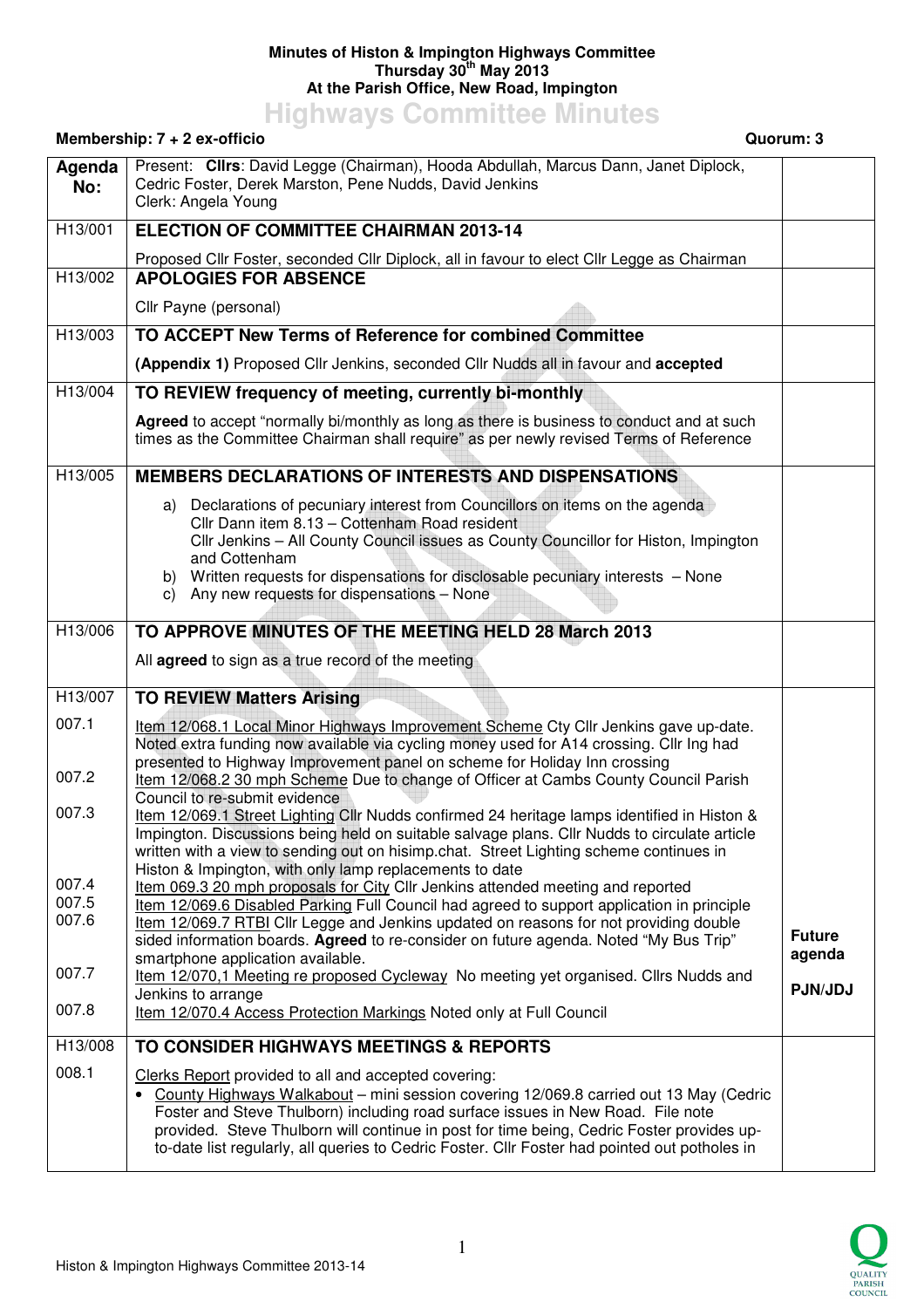|                         | the villages. Noted work requested at Doctors Close on footpath clearance and<br>Woodcock Close on cutting back vegetation viewed at County Council as low priority for<br>funding available. Cty Cllr Jenkins to follow up with County Council<br>Complaint re weeds along Kingsway - referred to Steve Thulborn for action<br>$\bullet$<br>• Footpath clearance – resident has complained about Park Lane – dangerous state – path<br>was finally cleared 4 April 2013<br>Report of damaged verge New School Road – could only be covered by MHI bid (no<br>funding from the discretionary budget for that type of improvement). Discretionary budget<br>likely to be cut by 50% this year<br>"Ripped up" path 45 Manor Park reported to Steve Thulborn for action<br>• Complaints re dirty bus shelter Station Road. Contractor to be requested to do "hi spec"<br>clean next visit, as Mr Smith not at work at present. May be graffiti marks not possible to<br>clean<br>• County confirm bus stop in Cottenham Road (north end) moved nearer to housing<br>• Complaints re cars parked close to junction Impington Lane/Hereward Close. No law<br>appears to be in place to prevent this practice | <b>JDJ</b>     |
|-------------------------|---------------------------------------------------------------------------------------------------------------------------------------------------------------------------------------------------------------------------------------------------------------------------------------------------------------------------------------------------------------------------------------------------------------------------------------------------------------------------------------------------------------------------------------------------------------------------------------------------------------------------------------------------------------------------------------------------------------------------------------------------------------------------------------------------------------------------------------------------------------------------------------------------------------------------------------------------------------------------------------------------------------------------------------------------------------------------------------------------------------------------------------------------------------------------------------------------------|----------------|
| 008.2                   | • David Legge asked at Northstowe meeting about traffic counts covering traffic displaced<br>from B1050 elsewhere<br>Chairman's Report<br>Priority Funding list from 11/12 will be updated for next meeting to include kerb dropping                                                                                                                                                                                                                                                                                                                                                                                                                                                                                                                                                                                                                                                                                                                                                                                                                                                                                                                                                                    |                |
| 008.3                   | suggestions. Noted www.roadworks.org good source of information on roadworks. County<br>Council contact for B1049/A14 crossing and Ringfort Path now Paul Rowlinson. Queries on<br>timings of blocked off lanes causing problems further into villages raised<br>County Councillors Report Cty Cllr Jenkins reported on: Station Road/High Street Minor<br>Highways Project. Cllrs Legge and Jenkins to meet week commencing 10 June 2013 to                                                                                                                                                                                                                                                                                                                                                                                                                                                                                                                                                                                                                                                                                                                                                            | <b>DNL/JDJ</b> |
|                         | progress. StAC Project Noted Planning Committee dealing with Traffic Management Plan<br>condition issued. After discussion on possible trialling of one-way scheme at the site agreed<br>to raise at Full Council June to request permission to initiate immediate dialogue with StAC<br>and County Council to take forward plans for introduction of one-way traffic at junction on<br>School Hill. Some concern voiced over loss of parking if progressed                                                                                                                                                                                                                                                                                                                                                                                                                                                                                                                                                                                                                                                                                                                                             | June<br>agenda |
| 008.4                   | Station Road/West Road pavements; Bus Stop layouts Cty Cllr Jenkins to request final<br>updates from Sue Gymer. Some discussion on overgrown hedges in Station Road area. Any<br>specific details received by Cllr Foster would trigger a letter requesting cut back. Station<br>Road/West Road problems could be addressed in the planned liaison statement. Bus Stop<br>Layout Ian Greasley had been dealing with. Process would have to be re-started with new<br>officer                                                                                                                                                                                                                                                                                                                                                                                                                                                                                                                                                                                                                                                                                                                            | <b>JDJ</b>     |
| 008.5<br>008.6<br>008.7 | Co-Operative Crossing proposals forthcoming meeting due with Karen Lunn<br>Station Road Highways History Agreed to include on Clerks Report as outstanding item<br>Mobility Scooter Access Cllr Diplock provided list. Cllr Ing and Teague due to finish report                                                                                                                                                                                                                                                                                                                                                                                                                                                                                                                                                                                                                                                                                                                                                                                                                                                                                                                                         | <b>BSI/JPT</b> |
| 008.8                   | Hisimp Long Term Transport Vision Statement Cllr Legge provided early draft. Finished draft<br>required for workshop due 8 July 2013. All agreed to delegate Cllr Marston, Jenkins<br>Abdullah and Legge to finalise draft for circulation to Highways Committee members and<br>report at June Full Council for acceptance                                                                                                                                                                                                                                                                                                                                                                                                                                                                                                                                                                                                                                                                                                                                                                                                                                                                              | June<br>agenda |
| 008.9/<br>008.10        | Junction at The Green/ Traffic Lights meeting held on site. Work completed on traffic light<br>timings and new road markings                                                                                                                                                                                                                                                                                                                                                                                                                                                                                                                                                                                                                                                                                                                                                                                                                                                                                                                                                                                                                                                                            |                |
| 008.11                  | Northern Corridor Area Transport Plan meeting Cllr Foster attended. Noted Station<br>Road/High Street island planned for 2013 Toucan crossing on A14/B1049 Histon<br>interchange due for completion by July 2013                                                                                                                                                                                                                                                                                                                                                                                                                                                                                                                                                                                                                                                                                                                                                                                                                                                                                                                                                                                        |                |
| 008.12                  | A14 Issues Confirmed Working Party members: Cllrs Legge, Payne, Ing and Jenkins,<br>together with Max Parish, Cty Cllr Mike Mason, Sue Gymer and interested residents<br>including Lone Tree Avenue, Cambridge Road and Pepys Terrace. Cty Cllr Jenkins to invite<br>Bob Tuckwell to first meeting 6 June 2013. Agreed Terms of Reference would be drawn up                                                                                                                                                                                                                                                                                                                                                                                                                                                                                                                                                                                                                                                                                                                                                                                                                                             |                |
| 008.13                  | after this initial meeting.<br>Drainage Task and Finish Group had met. Noted resident of Impington, Mr Barrett and Cty<br>Cllr Mason had expressed interest. Members felt a Dist Cllr would be a valuable addition to<br>group.                                                                                                                                                                                                                                                                                                                                                                                                                                                                                                                                                                                                                                                                                                                                                                                                                                                                                                                                                                         |                |